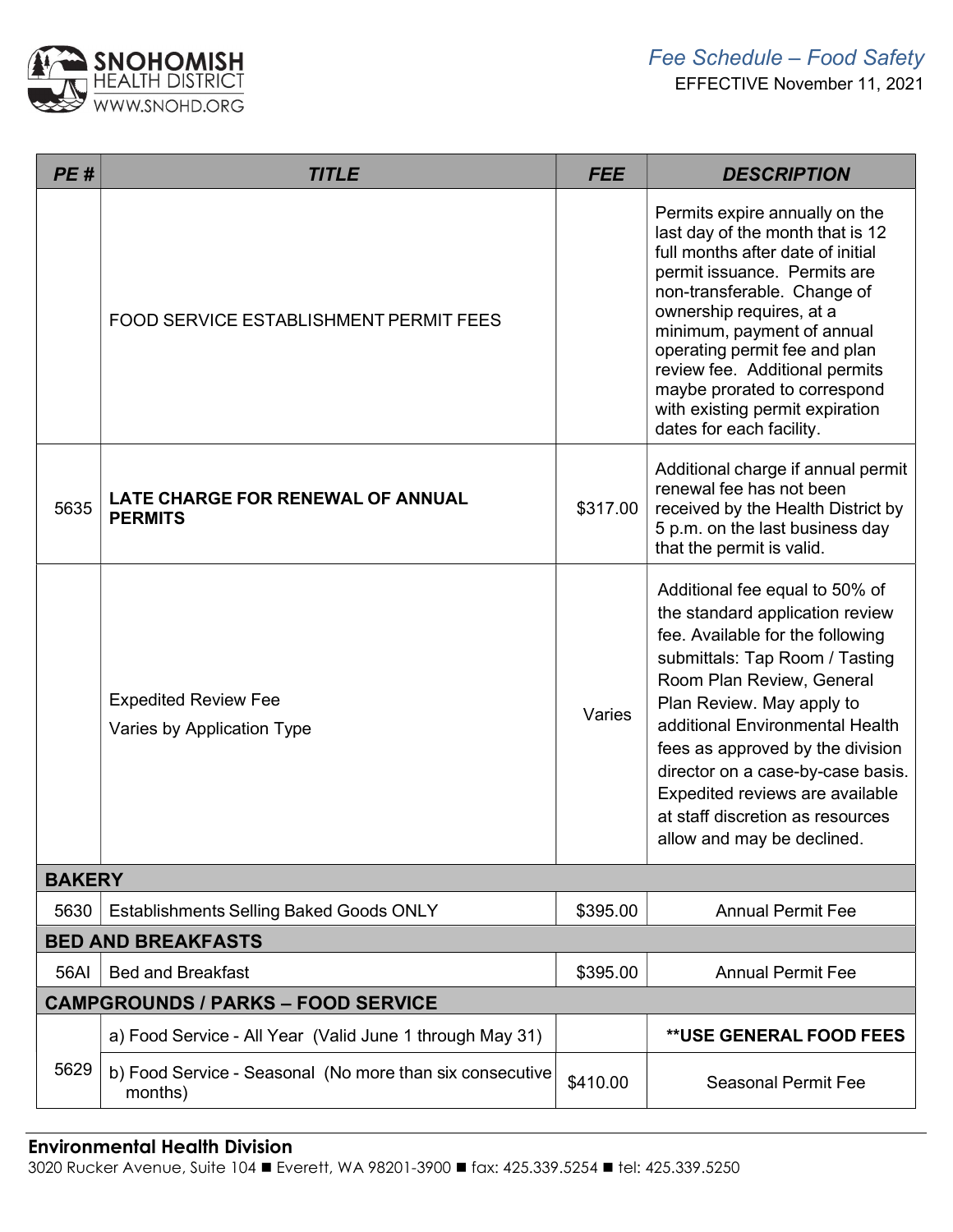

| <b>CATERER (All Caterers Will Be Permitted Separately)</b>                                                                                                                                                                                                                                                                                                                                                                                                                                |                                                                                                                                |                                              |                                                                                                                                                                                                 |
|-------------------------------------------------------------------------------------------------------------------------------------------------------------------------------------------------------------------------------------------------------------------------------------------------------------------------------------------------------------------------------------------------------------------------------------------------------------------------------------------|--------------------------------------------------------------------------------------------------------------------------------|----------------------------------------------|-------------------------------------------------------------------------------------------------------------------------------------------------------------------------------------------------|
| 5632                                                                                                                                                                                                                                                                                                                                                                                                                                                                                      | a) Low Risk                                                                                                                    | \$395.00                                     |                                                                                                                                                                                                 |
| 5633                                                                                                                                                                                                                                                                                                                                                                                                                                                                                      | b) Medium Risk                                                                                                                 | \$590.00                                     | <b>Annual Permit Fees</b>                                                                                                                                                                       |
| 5634                                                                                                                                                                                                                                                                                                                                                                                                                                                                                      | c) High Risk                                                                                                                   | \$815.00                                     |                                                                                                                                                                                                 |
|                                                                                                                                                                                                                                                                                                                                                                                                                                                                                           | <b>CATERING ENDORSEMENT</b>                                                                                                    |                                              |                                                                                                                                                                                                 |
| 5643                                                                                                                                                                                                                                                                                                                                                                                                                                                                                      | For Permitted Food Service Establishments That ALSO<br><b>Offer Catering Services.</b>                                         | \$200.00                                     | <b>Annual Permit Fee</b><br>(In Addition to General Food Fee)                                                                                                                                   |
|                                                                                                                                                                                                                                                                                                                                                                                                                                                                                           | <b>FOOD SERVICE ESTABLISHMENT PERMIT FEES</b>                                                                                  |                                              |                                                                                                                                                                                                 |
| <b>GENERAL FOOD</b><br>Includes but not limited to restaurant (with or without lounge), concession stand, mobile food vehicle, food stand<br>concession, commissary, bakery, caterer, grocery with multiple permits, limited grocery with or without food prep,<br>private club, retail meat dealer, retail fish dealer, tavern with or without food prep, year-round campground/park food<br>service. Additional onsite sewage system review fee and catering endorsement fee may apply. |                                                                                                                                |                                              |                                                                                                                                                                                                 |
| 5631                                                                                                                                                                                                                                                                                                                                                                                                                                                                                      | <b>LOW RISK PERMIT</b><br>(All Low Risk Food Service Establishments)                                                           | \$395.00                                     |                                                                                                                                                                                                 |
| 5645<br>5647<br>5621<br>5622                                                                                                                                                                                                                                                                                                                                                                                                                                                              | $0 - 50$ SEATS:<br>a) Medium Risk<br>b) High Risk<br>51-150 SEATS:<br>a) Medium Risk<br>b) High Risk<br><b>OVER 151 SEATS:</b> | \$590.00<br>\$815.00<br>\$680.00<br>\$935.00 | <b>Annual Permit Fee</b>                                                                                                                                                                        |
| 5649<br>5651                                                                                                                                                                                                                                                                                                                                                                                                                                                                              | a) Medium Risk<br>b) High Risk                                                                                                 | \$745.00<br>\$1015.00                        |                                                                                                                                                                                                 |
| <b>FOOD SERVICE OPERATING WITHOUT A PERMIT</b>                                                                                                                                                                                                                                                                                                                                                                                                                                            |                                                                                                                                |                                              |                                                                                                                                                                                                 |
| 5636                                                                                                                                                                                                                                                                                                                                                                                                                                                                                      | Double Prescribed Permit Fee                                                                                                   |                                              | **Double Permit Fee                                                                                                                                                                             |
|                                                                                                                                                                                                                                                                                                                                                                                                                                                                                           | <b>FOOD SERVICE WITH ONSITE SEWAGE DISPOSAL REVIEW</b>                                                                         |                                              |                                                                                                                                                                                                 |
| 5438                                                                                                                                                                                                                                                                                                                                                                                                                                                                                      | <b>Review</b>                                                                                                                  | \$200.00                                     | Fee Charged at Time of Annual<br>Food Service Permit Fee. Paid<br>review fee and current Onsite<br>Sewage Monitoring and<br>Maintenance report are required<br>prior to annual permit issuance. |
| <b>FOOD WORKER CARDS</b>                                                                                                                                                                                                                                                                                                                                                                                                                                                                  |                                                                                                                                |                                              |                                                                                                                                                                                                 |
| 5658                                                                                                                                                                                                                                                                                                                                                                                                                                                                                      | 2-Year Initial or 3-Year Renewal<br>a)                                                                                         | \$10.00                                      |                                                                                                                                                                                                 |
| 5660                                                                                                                                                                                                                                                                                                                                                                                                                                                                                      | <b>Replacement For Lost Card</b><br>b)                                                                                         | \$10.00                                      |                                                                                                                                                                                                 |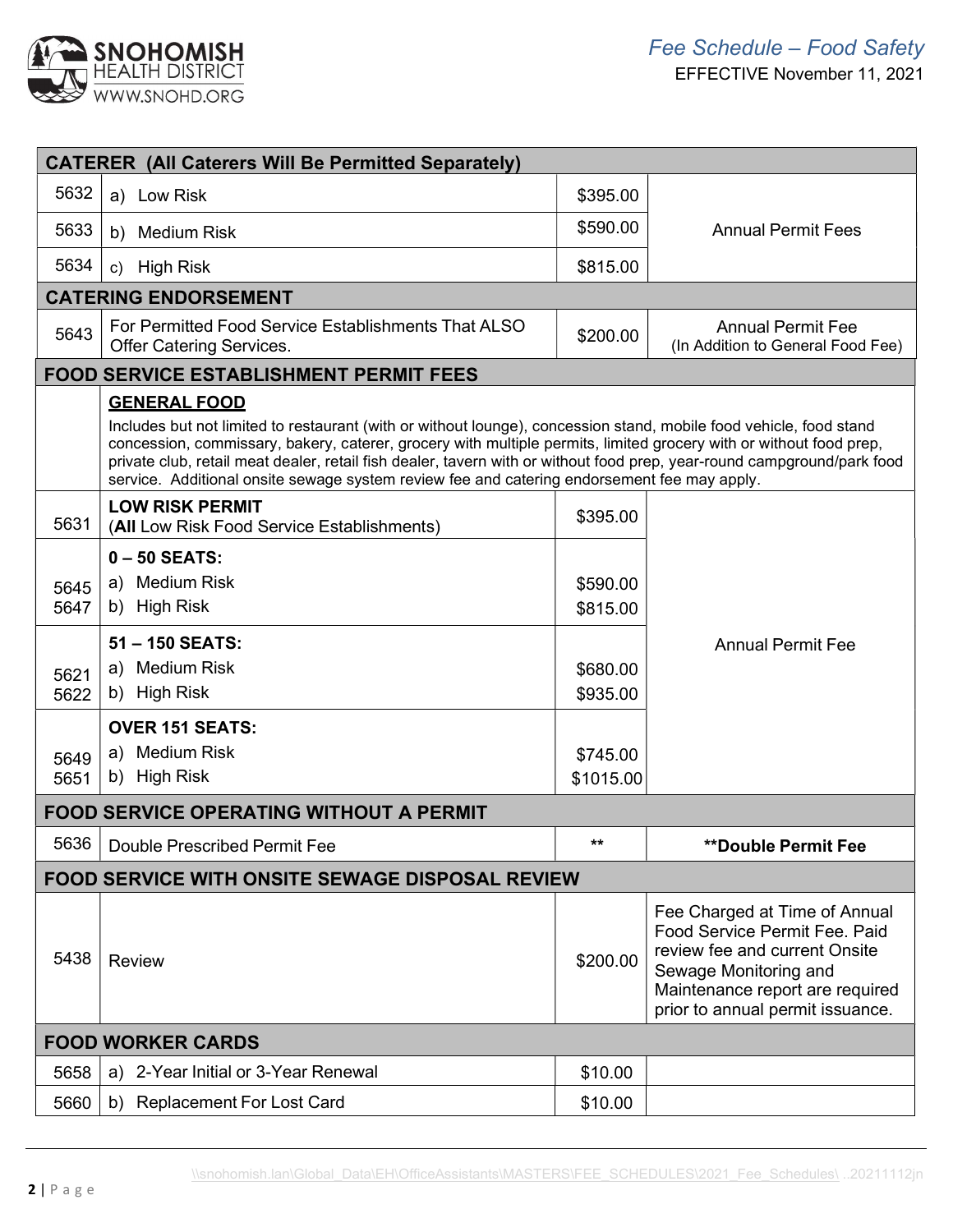

| <b>MOBILE FOOD VEHICLE (All Mobile Food Vehicles Will Be Permitted Separately)</b> |                                                                                                                                           |            |                                                                                                                                     |
|------------------------------------------------------------------------------------|-------------------------------------------------------------------------------------------------------------------------------------------|------------|-------------------------------------------------------------------------------------------------------------------------------------|
| 5646                                                                               | a) Low Risk                                                                                                                               | \$395.00   |                                                                                                                                     |
| 5648                                                                               | b) Medium Risk                                                                                                                            | \$590.00   | <b>Annual Permit Fee</b>                                                                                                            |
| 5650                                                                               | <b>High Risk</b><br>C)                                                                                                                    | \$815.00   |                                                                                                                                     |
|                                                                                    | <b>PLAN REVIEWS</b>                                                                                                                       |            |                                                                                                                                     |
| 5670                                                                               | a) Tap Room / Tasting Room                                                                                                                | \$200.00   | Plan Review & Pre-Operation<br><b>Inspection Fee</b>                                                                                |
| 56AJ                                                                               | b) Tap Room / Tasting Room - Expedited<br><b>Review Fee</b>                                                                               | \$300.00   | <b>Expedited Plan Review &amp; Pre-</b><br><b>Operation Inspection Fee</b>                                                          |
| 5672                                                                               | c) General Plan Review                                                                                                                    | \$800.00   | Plan Review & Pre-Operation<br>Inspection Fee                                                                                       |
| 5675                                                                               | d) Multiple Permit Facility (Additional Permits)                                                                                          | \$200.00   | <b>Each Additional Permit</b>                                                                                                       |
| 56AK                                                                               | General Plan Review -<br>d)<br><b>Expedited Review Fee</b>                                                                                | \$1200.00  | Expedited Plan Review & Pre-<br><b>Operation Inspection Fee</b>                                                                     |
| 5642                                                                               | Change of Ownership<br>i)                                                                                                                 | \$400.00   | Charged with the addition or<br>subtraction of owner name or<br>change in UBI number.                                               |
| 56AM                                                                               | Variance without Hazard Critical Control Point<br>$\mathbf{j}$<br>(HACCP) Review                                                          | \$200.00   | For new plan reviews, charged in<br>addition to plan review fee.                                                                    |
| 5683                                                                               | Hazard Analysis Critical Control Point (HACCP)<br>k)<br>Review (When Required by WAC 246-215 for Menu<br>Items) with or without variance. | \$1,600.00 | For new plan reviews, charged in<br>addition to plan review fee. Lab<br>Fees are additional.<br><b>HACCP Review is required for</b> |
|                                                                                    |                                                                                                                                           |            | some types of food or food<br>processing methods.                                                                                   |
| 5685                                                                               | Remodel / Plan Revision<br>$\vert$ )                                                                                                      | \$200.00   | For Alteration to Existing<br>Establishment or Revision of<br>Approved Plan. Includes Pre-<br>Operation Inspection.                 |
| 5677                                                                               | m) Plan Review Consultation (On and/or Offsite)                                                                                           | \$200.00   |                                                                                                                                     |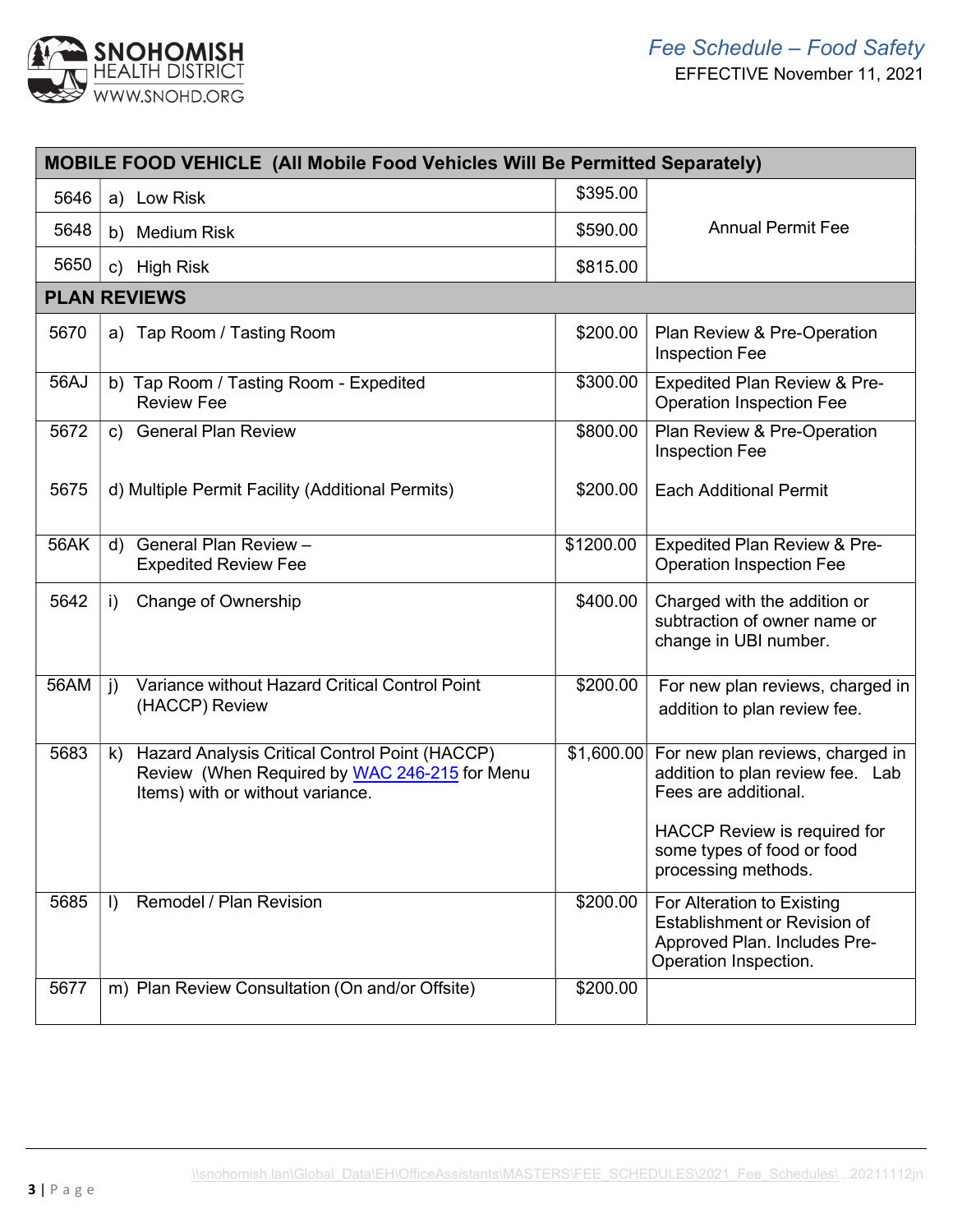

| <b>REINSPECTION AND REINSTATEMENT FEES</b> |                                                                                                      |          |                                                                                                                                                                                                           |  |
|--------------------------------------------|------------------------------------------------------------------------------------------------------|----------|-----------------------------------------------------------------------------------------------------------------------------------------------------------------------------------------------------------|--|
| 5688                                       | Office Conference per <b>III.B.3, Enforcement</b><br>a)<br><b>Procedures</b> (Includes Reinspection) | \$335.00 | <b>Reinspection and Office</b><br><b>Conference Fee</b>                                                                                                                                                   |  |
| 5690                                       | Reinstatement Following Closure by Health Officer's<br>$\mathsf{C}$<br>Order                         | \$400.00 | <b>Reinstatement Fee</b>                                                                                                                                                                                  |  |
| 5692                                       | d) Food Service Establishment Reinspection                                                           | \$200.00 | Reinspection Fee. Applies to All<br><b>Permitted Food Service</b><br>Operations.                                                                                                                          |  |
|                                            | <b>SCHOOL - FOOD SERVICE</b>                                                                         |          |                                                                                                                                                                                                           |  |
| 5637                                       | a) Central Kitchen, No Direct Food Service<br>(Valid Sept 1 through Aug 31)                          | \$625.00 | <b>Annual Permit Fees</b>                                                                                                                                                                                 |  |
| 5638                                       | b) Satellite Kitchen With Food Service<br>(Valid Sept 1 through Aug 31)                              | \$400.00 | New permits may be prorated to                                                                                                                                                                            |  |
| 5639                                       | c) School Kitchen With Food Service<br>(Valid Sept 1 through Aug 31)                                 | \$475.00 | correspond with existing permit<br>expiration dates.                                                                                                                                                      |  |
|                                            | <b>SCHOOL / YOUTH ACTIVITY CONCESSION STAND</b>                                                      |          |                                                                                                                                                                                                           |  |
| 5641                                       | a) Low Risk                                                                                          | \$150.00 |                                                                                                                                                                                                           |  |
| 5640                                       | b) Medium Risk                                                                                       | \$250.00 | <b>Annual Permit Fees</b>                                                                                                                                                                                 |  |
| 5640                                       | b) Medium Risk                                                                                       | \$355.00 |                                                                                                                                                                                                           |  |
| <b>TEMPORARY FOOD SERVICES</b>             |                                                                                                      |          |                                                                                                                                                                                                           |  |
| 5600                                       | <b>LATE FEE CHARGE TEMPORARY FOOD SERVICES</b>                                                       | \$56.00  | Non-refundable fee charged if the<br>application is received between 1<br>and 13 days prior to the event.<br>Payments received online after 9<br>p.m. PST will be received the<br>following business day. |  |
| 5699                                       | <b>Temporary Food Services Operating Without a Permit</b>                                            | $***$    | <b>**Double Permit Fee</b>                                                                                                                                                                                |  |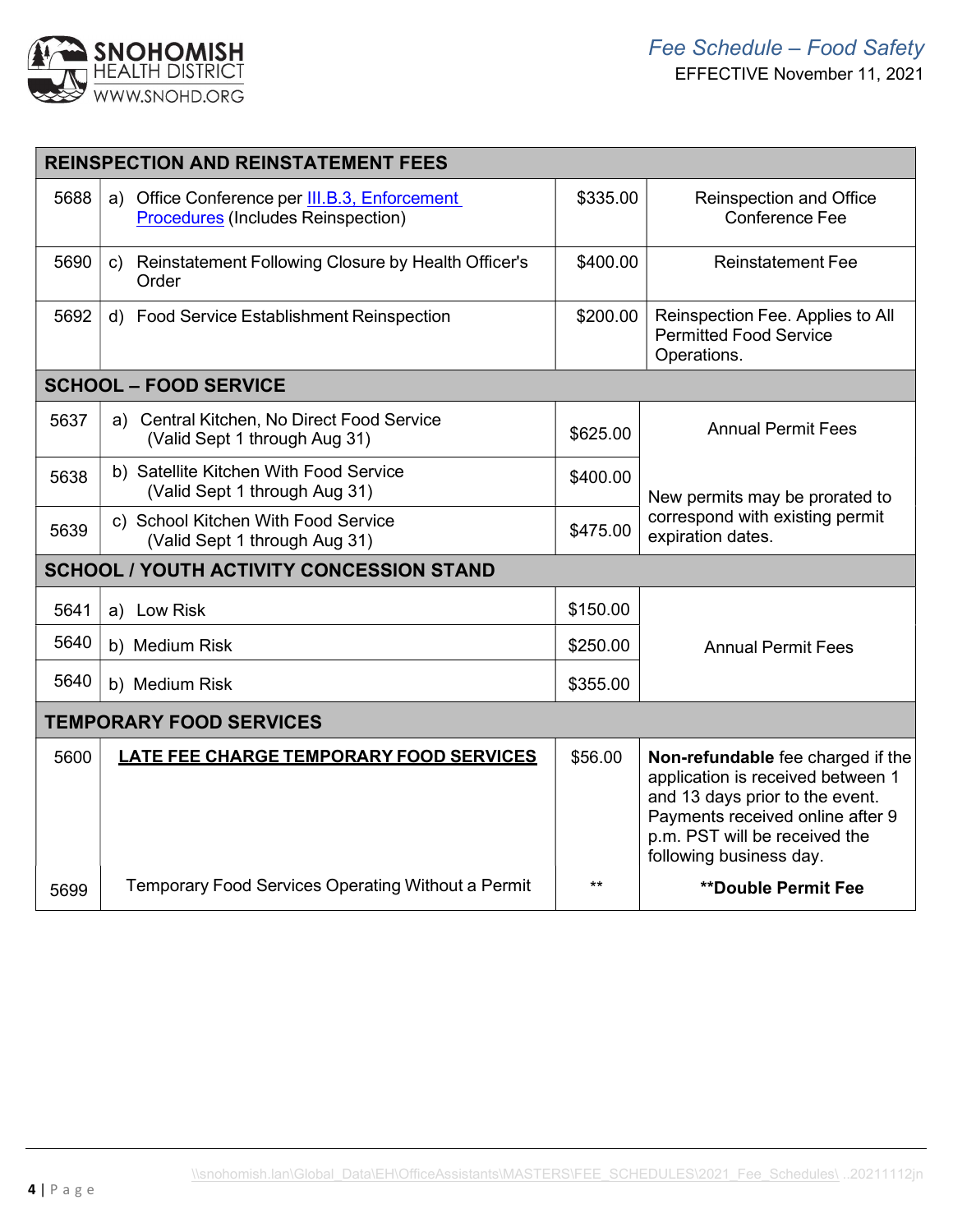

| <b>TEMPORARY FOOD SERVICES Continued</b> |                                                                         |          |                                                                                                                                                                                                                                                                                                       |
|------------------------------------------|-------------------------------------------------------------------------|----------|-------------------------------------------------------------------------------------------------------------------------------------------------------------------------------------------------------------------------------------------------------------------------------------------------------|
|                                          | <b>LOW RISK</b>                                                         |          |                                                                                                                                                                                                                                                                                                       |
| 5667                                     | a) Single Event                                                         | \$80.00  | <b>Event Permit Fee</b>                                                                                                                                                                                                                                                                               |
| 5669                                     | b) Recurring Event - Must Meet WAC<br>246-215-01115                     | \$160.00 | <b>Event Permit Fee</b>                                                                                                                                                                                                                                                                               |
| 56RA                                     | c) Recurring Low Risk - Additional Location, Farmers<br>Markets only    | \$80.00  | <b>Seasonal Temporary Permit Fee</b><br>associated with a Farmers Market,<br>defined as five or more<br>Washington growers who<br>assemble at a defined physical<br>location for the purpose of selling<br>products that they have grown,<br>raised, and may have processed<br>directly to consumers. |
|                                          | <b>MEDIUM RISK</b>                                                      |          |                                                                                                                                                                                                                                                                                                       |
| 5655                                     | a) Single Event                                                         | \$120.00 | <b>Event Permit Fee</b>                                                                                                                                                                                                                                                                               |
| 5657                                     | b) Recurring Event - Must Meet WAC<br>246-215-01115                     | \$250.00 | <b>Event Permit Fee</b>                                                                                                                                                                                                                                                                               |
| 5659                                     | c) Recurring Medium Risk - Additional Location, Farmers<br>Markets only | \$125.00 | <b>Seasonal Temporary Permit Fee</b><br>associated with a Farmers Market,<br>defined as five or more<br>Washington growers who<br>assemble at a defined physical<br>location for the purpose of selling<br>products that they have grown,<br>raised, and may have processed<br>directly to consumers. |
|                                          | <b>HIGH RISK</b>                                                        |          |                                                                                                                                                                                                                                                                                                       |
| 5661                                     | a) Single Event                                                         | \$215.00 | <b>Event Permit Fee</b>                                                                                                                                                                                                                                                                               |
| 5663                                     | b) Recurring Event - Must Meet WAC<br>246-215-01115                     | \$580.00 | <b>Event Permit Fee</b>                                                                                                                                                                                                                                                                               |
| 5666                                     | c) Recurring High Risk - Additional Location, Farmers<br>Markets only   | \$290.00 | <b>Seasonal Temporary Permit Fee</b><br>associated with a Farmers Market,<br>defined as five or more<br>Washington growers who<br>assemble at a defined physical<br>location for the purpose of selling<br>products that they have grown,<br>raised, and may have processed<br>directly to consumers. |